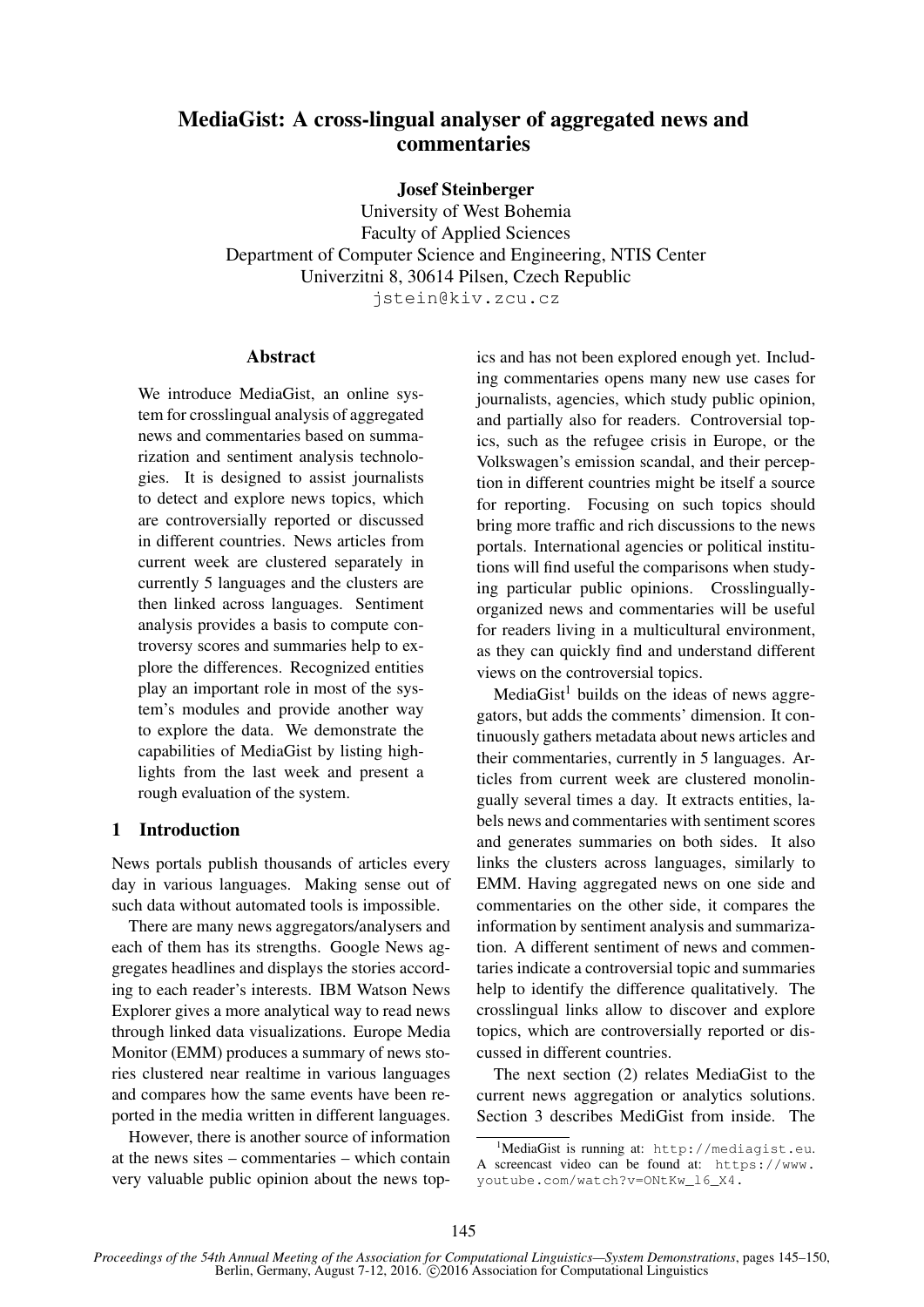overall architecture is followed by a description of the NLP pipeline. Section 4 gives an overview of the system's functionality and shows highlights from the last week, followed by a rough evaluation of the system, conclusions and future plans.

### 2 Related sites

Google News<sup>2</sup> is an automatic service that aggregates headlines from more than 50K news sources worldwide, groups similar stories together, and displays them according to each reader's interests. The content is selected and ranked using many factors, e.g. coverage, freshness, location, relevance and diversity of the story. There are more than 70 regional editions in many different languages.

IBM Watson News Explorer<sup>3</sup> gives a more analytical way to read news. It gathers 250k articles a day from 70k sources and converts the unstructured text into entities and concepts, and connects the dots through linked data visualizations.

EMM NewsBrief $4$  is a summary of news stories (news clusters) from around the world, automatically classified according to thousands of criteria. It is updated every 10 minutes, and over 100k articles in 50+ languages run through it a day. It automatically detects the stories that are the most reported in each language at the moment. The Alert system presents the stories in many different classifications (Atkinson and van der Goot, 2009).

The second EMM's technology, NewsExplorer<sup>5</sup> , allows to see the major news stories in various languages for any specific day and to compare how the same events have been reported in different languages (Steinberger et al., 2009). It shows the most mentioned names and other automatically derived information, eg. variant name spellings or a list of related entities (Pouliquen and Steinberger, 2009).

To summarize, the current systems gather masses of news articles and cluster them into stories. Some systems do it in many languages, and few link the stories across languages. Analytical solutions add information extraction (locations, entities, relations or categories). However, they do not integrate commentaries, which complement well the stories with public opinion. Me-

diaGist adds the commentaries and uses them for various monolingual or crosslingual comparisons resulting in discovering and exploring controversies in the whole data.

#### 3 System overview

MediaGist processing starts with a crawler (see figure 1). It gathers articles and their comments from predefined news sites<sup>6</sup>. It creates an RSS file for each article, which goes down the NLP pipeline. The pipeline first recognizes entities, in both the article and its comments, and assigns a crosslingual id to each mention. The next step is performed by the sentiment analyser, which assigns to each article and comment a tonality score<sup>7</sup>. The coreference resolver then enriches the list of entity mentions by name part references and definite descriptions. Each entity mention is then assigned a sentiment score and article comments are summarized<sup>8</sup>. These fully annotated article RSS files enter the clustering phase. Every four hours, for each language, the clusterer takes the articles published during the current week and creates monolingual clusters. Since this step, RSS files contain information about all articles in the cluster. The crosslingual linker then adds to each cluster links to the most similar cluster in other languages. The last step is creating a summary of clustered articles and a summary of cluster's comments (already summarized per article before). The RSS now contains all information needed by the presentation layer, the MediaGist website.

### 3.1 NER and coreference

The named entity recognizer is based on JRC-Names<sup>9</sup>, which is a highly multilingual named entity resource for person and organisation names (Steinberger et al., 2011c). It consists of large lists of names and their many spelling variants (up to hundreds for a single person), including across scripts (Steinberger and Pouliquen, 2009).

Because the resource does not contain many morphological variants for Czech, it was extended

<sup>2</sup> https://news.google.com/

<sup>3</sup> http://news-explorer.mybluemix.net/

<sup>&</sup>lt;sup>4</sup>EMM (Europe Media Monitor) is developed<br>Joint Research Centre, European Commission: at Joint Research Centre, http://emm.newsbrief.eu

<sup>5</sup> http://emm.newsexplorer.eu

 ${}^{6}$ Currently, it gathers data from 7 sources in 5 languages: English (theguardian.com), Czech (idnes.cz, ihned.cz, novinky.cz), Italian (corriere.it), French (lemonde.fr) and German (spiegel.de).

<sup>&</sup>lt;sup>7</sup>We call a document-level sentiment 'tonality'.

 $8$ There can be even thousands of comments attached to a single article. This summarization step largely reduces the size of the data sent further down the pipeline.

<sup>9</sup> https://ec.europa.eu/jrc/en/language-technologies/jrcnames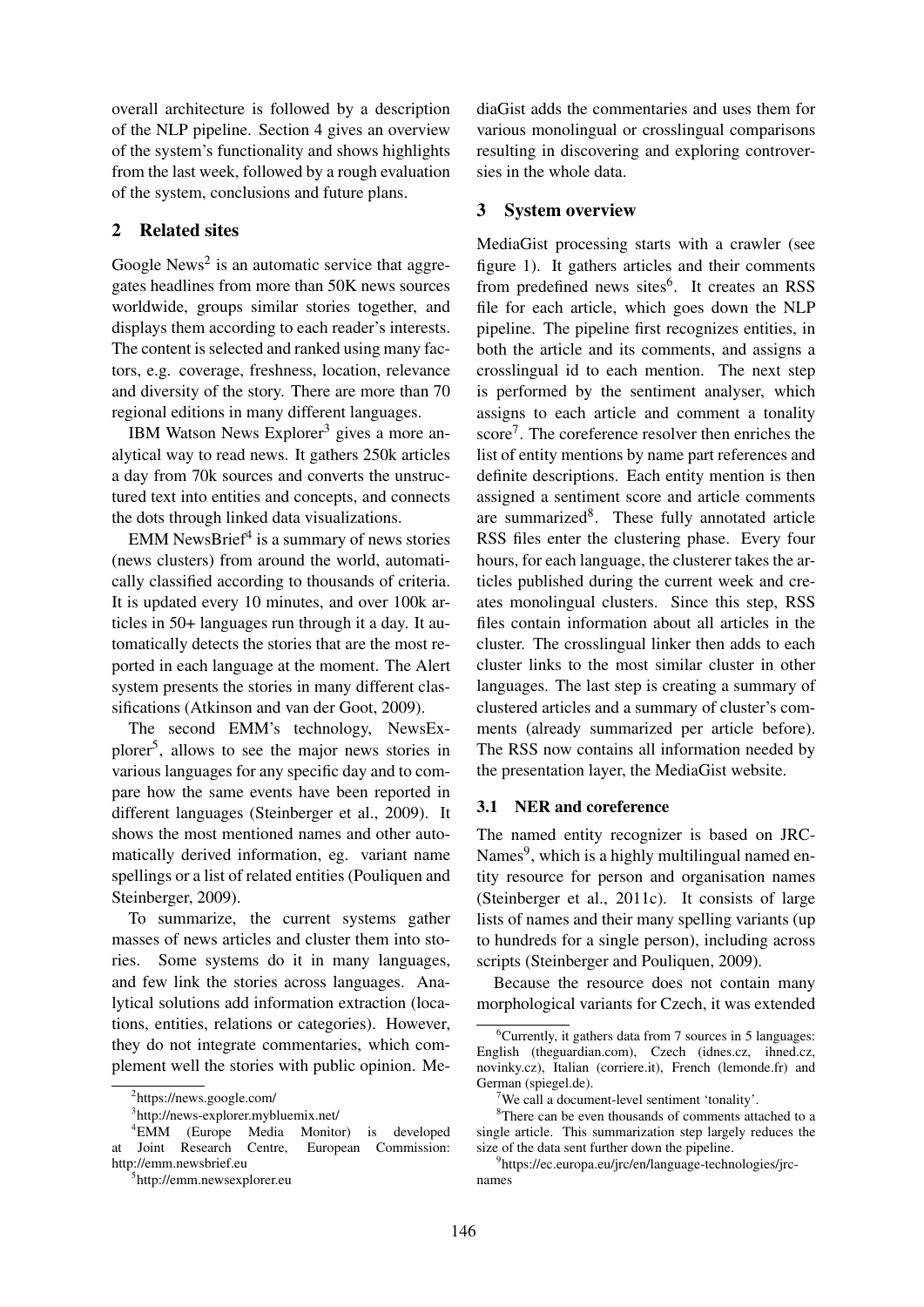

Figure 1: The architecture of MediaGist.

by an in-house rule-based morphological analyser.

Coreference resolution was inspired by (Steinberger et al., 2011a). In the cases of titles, it uses a list of person-title associations semi-automatically compiled over the past few years (Pouliquen and Steinberger, 2009).

#### 3.2 Sentiment analysis

The sentiment analyser is used for 2 purposes. Assigning first a document-level tonality score  $\langle -100; +100 \rangle$  to each article and comment, and second, a sentiment score  $\langle -100; +100 \rangle$  to each entity mention. It uses highly multilingual and comparable sentiment dictionaries having similar sizes and based on a common specification, created by triangulation from English and Spanish (Steinberger et al., 2012). In the case of the tonality score, it counts subjective terms in an article, resp. a comment, and in the case of the entity score, it counts terms around entity mentions. It includes rules for using negation, intensifiers and diminishers (Steinberger et al., 2011b). Although machine learning approaches would produce better sentiment predictions, they require training data per language, and ideally per industry as well. And such data are currently expensive to create. With the rule-based approach, the system can easily process multiple languages.

#### 3.3 Clustering and crosslingual linking

The monolingual clustering algorithm is based on agglomerative hierarchical clustering with the group average strategy (Hastie et al., 2009). The articles are represented by log-likelihood vectors of its terms and the similarity function is Cosine.

Crosslingual linking uses two kinds of features: entities and descriptors from EuroVoc<sup>10</sup>. EuroVoc is a multilingual, multidisciplinary thesaurus covering the activities of the EU, the European Parliament in particular. It contains terms organized in a hierarchy in 23 EU languages. Using Eurovoc features ensures that the linked clusters share the same topic. If at the same time the clusters share the same entities<sup>11</sup>, it is very likely that the clusters are about the same story. A similar approach as in (Steinberger, 2013).

### 3.4 Summarization

The summarizer is used for three steps of the pipeline. First, it summarizes article comments, then articles in the cluster and finally comments of the cluster. We use an extractive approach based on latent semantic analysis, which uses both lexical and entity features (Kabadjov et al., 2013). This approach performed well in the Multiling evaluation campaigns<sup>12</sup>.

### 4 Functionality

The systems has two main views to explore the media data: cluster view and entity view. We can select a language, a period (=week) and sort the data by different criteria<sup>13</sup>. Each view contains highlights of the selected period in the left panel.

#### 4.1 The cluster view

It displays title and description, taken from the central article of the cluster (see figure 2). The left part shows information about articles and the right part about commentaries. On both sides, it displays generated summaries and aggregated tonal-

<sup>10</sup>http://eurovoc.europa.eu

<sup>&</sup>lt;sup>11</sup>The entity ids are unified across languages.

 $12$ There were already 3 editions of MultiLing's multilingual multi-document summarization shared task: 2011 (Giannakopoulos et al., 2011), 2013, and 2015 (Giannakopoulos et al., 2015).

<sup>&</sup>lt;sup>13</sup>The system currently holds data from the last 24 weeks.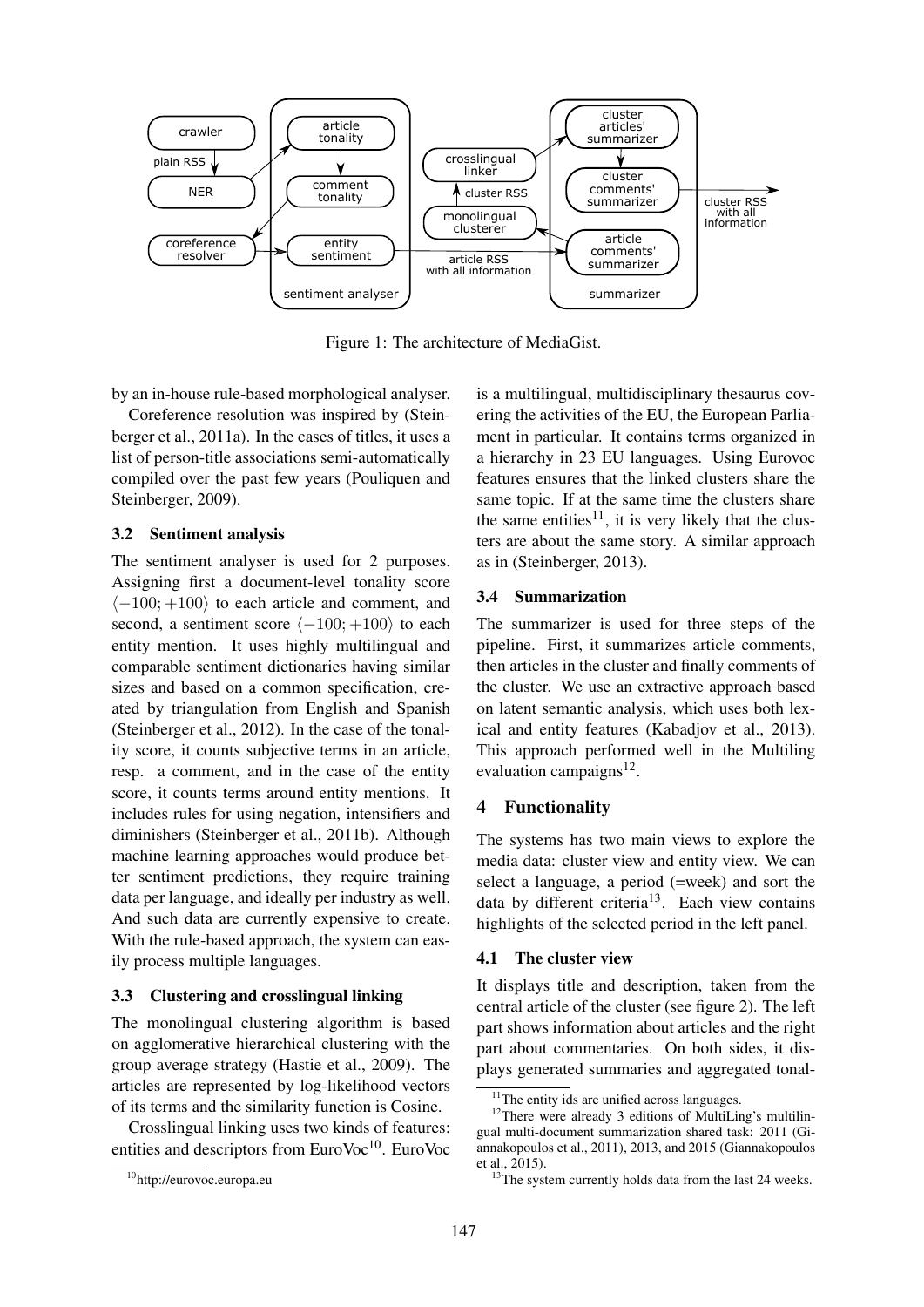

Figure 2: The top English cluster from the first week of 2016 (Jan 4th-10th). The screenshot does not include the page header, the left bar with highlights and the footer. More at http://mediagist.eu

ity figures. The central part shows entities and their sentiment in articles and comments.<sup>14</sup> At the bottom, you can see links to the related clusters in other languages.

MediaGist computes several controversy scores for each cluster. *Articles' vs. comments' controversy* compares tonality of articles and comments. The value correspond to the standard deviation of the two values. *Entities' controversy* compares sentiment of entity mentions in articles and comments. The value is a macro-average of standard deviations of each entity sentiment. *Crosslingual rank controversy* compares ranks of the cluster in different languages. Clusters are ranked for each language based on the number of articles. The value is a standard deviation of logarithms of the ranks. Logarithms give larger weights to the top ranks. This controversy is large if the topic is ranked at the top for some languages based on the coverage, while in other languages it is mentioned only marginally. Large *Crosslingual article controversy* indicates a large difference in articles' tonality among languages. The value is a standard deviation of average article tonalities across languages. This score says whether the topic is reported with the same tonality in different languages or not. And finally, a large *Crosslingual comment controversy* indicates topics which are discussed with different tonality across languages. The score compares average comment tonalities across languages by the standard deviation.

#### 4.2 The entity view

The entity view displays variants of the entity found in the data (e.g. for David Bowie in week Jan 11-17, 2016: Bowie (3816 mentions), David Bowie (914), David (74), singer (60), star (46), musician (33), popstar (5), etc.). It shows the aggregated entity sentiment in articles and comments, which is compared by *Articles' vs. comments' controversy*. The sentiment is summarized by the most frequent subjective terms on both sides. Because we have also the entities linked across languages, we can compute their crosslingual controversy in articles and in comments. We can then easily find, which entities are reported or discussed with different sentiment across languages. As an example, Volkswagen is discussed negatively in Czech but positively in German (when all periods are selected).

#### 4.3 Highlights from the last week

The most international topic during week (Mar 21- 27, 2016) was *Fayal Cheffou charged over core role in Brussels bomb attacks* – covered well in all 5 languages. The English summary:

At least 31 dead and more than 200 injured in bombings claimed by Islamic State. The attackers Brothers Khalid and Ibrahim el-Bakraoui have been identified as suicide bombers at the metro station and airport respectively. Before the Brussels attacks, Belgian prosecutors said DNA evidence had identified Moroccan-born Laachraoui as an accomplice of Paris attacker Salah Abdeslam. He was one of several men detained in police raids on Thursday. "What we feared has happened," said the Belgian prime minister, Charles Michel, at a press conference.

The following story was controversial in coverage: *Ukrainian pilot given 22-year jail sentence by Russian court* – one of the top clus-

<sup>&</sup>lt;sup>14</sup>Tonality/sentiment range is:  $\langle -100; +100 \rangle$ , green column = positive, orange = neutral, red = negative.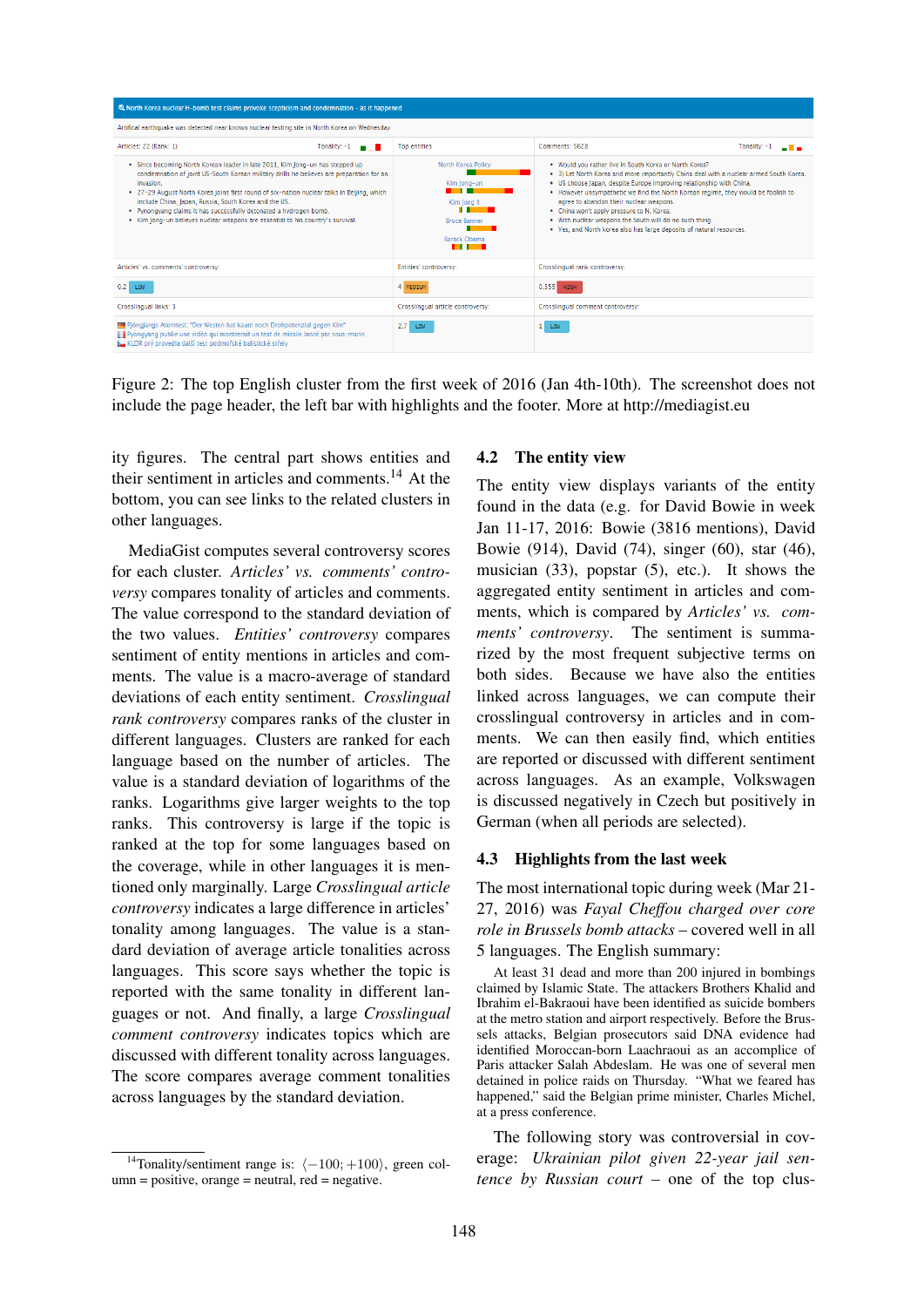ters in Czech but only few articles in English and French. The same topic was seen as controversially reported as well – the tonality of Czech articles was much more negative than English and French ones. A controversially discussed topic: *Sanders: 'We have a path towards victory' after win Washington caucuses* – while positive in English, negative in Czech. Reasons of the controversy can be found in the summaries.

Controversial entity in articles: *Donald Trump* – negative in English, close to neutral in Italian and French and positive in German and Czech. Difference between sentiment in articles and comments: *John Key* – positive in articles but negative in comments (English). Controversial entity in comments: *George W. Bush* – while the sentiment is balanced in English, it is negative in Czech and positive in German. The most frequent sentiment terms indicate the reasons: English: *good, helped, better, evil, violence*; German: *liebesmuh¨* (love effort), *deutlich besser* (clearly better), Czech: *zločiny* (crimes), *odsuzovat* (accusing), *špatný* (bad).

# 5 Evaluation

We present a rough evaluation of the key modules of the system. We discus results of NER, coreference, sentiment analysis and summarization obtained in the previous research. In the case of clustering, crosslingual linking and controversy predictions we validated the system output to get the first insight of their accuracy.

### 5.1 NER and coreference

The precision of the applied NER and coreference was measured in Steinberger et al. (2011a). From the current MediaGist's languages, person recognition performs best for French (98.4%) and worst for Italian (92.1%). The coreference module resolves name parts at precision of 98% and person title references at 70%. As the title references have not been continuously updated yet, several wrong references are caused by the missing temporal dimension.

### 5.2 Sentiment analysis

The accuracy of the sentiment analyser in all MediaGist's languages was measured in Steinberger et al. (2011b). For news sentences and entity targets, we got the best accuracy for English (74%) and the worst for Italian (66%). However, in

the case of aggregating the polarities per entity and considering only entities with a larger difference between positive and negative mentions (extremely polar entities), 78% of entity classifications across all languages were correct.

# 5.3 Summarization

The LSA-based summarizer was evaluated during the last edition of the Multiling's multi-document summarization shared task (Giannakopoulos et al., 2015) as the top performing system overall (it received the lowest sum of ranks over all 10 languages). From the MediaGist's languages, it performed best in Czech, English and French. German and Italian was not included.

# 5.4 Clustering and crosslingual linking

In the case of clustering and crosslingual linking, we asked two annotators to validate the output of the system. The annotators were not fluent speakers in all 5 languages, but they had enough knowledge to judge the task. We selected the top 5 English clusters from the first 4 full weeks of 2016. The clusters were ranked based on the number of crosslingual links. The task of the clustering validation was to check whether the components of the cluster are relevant to the cluster's topic identified by the title of its central article. In the case of the crosslingual linking, the task was to check the similarity of the linked clusters based on their article titles. Clustering validation was found not to be that subjective, the inter-annotator kappa was .89. The validation of crosslingual links was more difficult, the annotators did not always agree (kappa was .63), mainly because of a different view on the right granularity of the topic (e.g. the clusters were both discussing the regugee crisis, but in one language it was about closing the borders and in the other about a disorder in Germany). From the total of 235 cluster components, 96% were judged as correct and from the 59 crosslingual links, 76% were pointing to the right cluster of the other language.

# 5.5 Controversy scores

We selected the most interesting controversy score, crosslingual comment controversy, to be judged by two annotators. For each crosslingual link evaluated in 5.4, we took the corresponding comment summaries (each in a different language) and showed them to an annotator. Her task was to